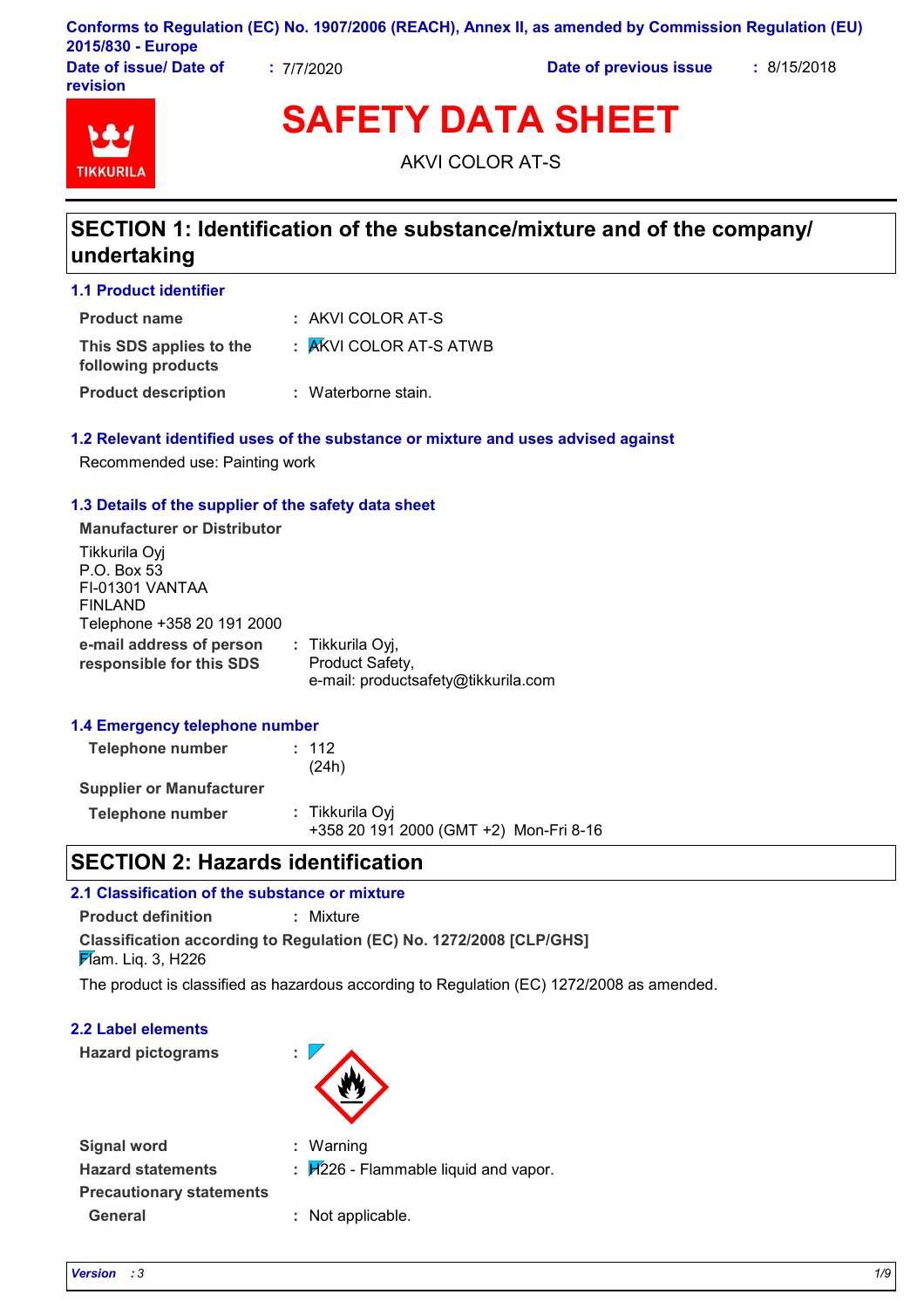| Date of issue/Date of revision        | 07.07.2020 Date of previous issue<br>AKVI COLOR AT-S<br>15.08.2018.                                                                                                                                                       |
|---------------------------------------|---------------------------------------------------------------------------------------------------------------------------------------------------------------------------------------------------------------------------|
| <b>Prevention</b>                     | $\div$ P210 - Keep away from heat, hot surfaces, sparks, open flames and other ignition<br>sources. No smoking.<br>P261 - Avoid breathing vapor.<br>P284 - In case of inadequate ventilation wear respiratory protection. |
| <b>Response</b>                       | : Not applicable.                                                                                                                                                                                                         |
| <b>Storage</b>                        | : Not applicable.                                                                                                                                                                                                         |
| <b>Disposal</b>                       | : Not applicable.                                                                                                                                                                                                         |
| <b>Supplemental label</b><br>elements | : Contains 1,2-benzisothiazol-3(2H)-one (BIT) and reaction mass of 5-chloro-2-methyl-<br>2H-isothiazol-3-one and 2-methyl-2H-isothiazol-3-one (3:1) (C(M)IT/MIT (3:1)). May<br>produce an allergic reaction.              |
|                                       | Wear protective gloves.                                                                                                                                                                                                   |
| <b>Treated articles</b>               |                                                                                                                                                                                                                           |

This product contains a biocidal product for the preservation of the product during storage. Contains C(M)IT/MIT (3:1).

### **2.3 Other hazards**

**Other hazards which do : not result in classification** : None known.

### **SECTION 3: Composition/information on ingredients**

|                                                                                                                              |                                                                                   |               | <b>Classification</b>                                                                                                                                                                                                                                                                               |              |
|------------------------------------------------------------------------------------------------------------------------------|-----------------------------------------------------------------------------------|---------------|-----------------------------------------------------------------------------------------------------------------------------------------------------------------------------------------------------------------------------------------------------------------------------------------------------|--------------|
| <b>Product/ingredient</b><br>name                                                                                            | <b>Identifiers</b>                                                                | $\frac{9}{6}$ | <b>Regulation (EC) No.</b><br>1272/2008 [CLP]                                                                                                                                                                                                                                                       | <b>Notes</b> |
| ethanol                                                                                                                      | REACH #: 01-2119457610-43<br>EC: 200-578-6<br>CAS: 64-17-5<br>Index: 603-002-00-5 | $≤10$         | Flam. Lig. 2, H225<br>Eye Irrit. 2, H319                                                                                                                                                                                                                                                            |              |
| 1,2-benzisothiazol-3(2H)-one (BIT)                                                                                           | EC: 220-120-9<br>CAS: 2634-33-5                                                   | < 0.05        | Acute Tox. 4, H302<br>Skin Irrit. 2, H315<br>Eye Dam. 1, H318<br>Skin Sens. 1, H317<br>Aquatic Acute 1, H400 (M=1)<br>Aquatic Chronic 2, H411                                                                                                                                                       |              |
| reaction mass of 5-chloro-2-methyl-<br>2H-isothiazol-3-one and 2-methyl-<br>2H-isothiazol-3-one (3:1) (C(M)IT/<br>MIT (3:1)) | CAS: 55965-84-9<br>Index: 613-167-00-5                                            | < 0.0015      | Acute Tox. 3, H301<br>Acute Tox. 2, H310<br>Acute Tox. 2, H330<br>Skin Corr. 1C, H314<br>Eye Dam. 1, H318<br>Skin Sens. 1A, H317<br>Aquatic Acute 1, H400 (M=100)<br>Aquatic Chronic 1, H410 (M=100)<br><b>EUH071</b><br>See Section 16 for the full<br>text of the H statements<br>declared above. |              |

There are no additional ingredients present which, within the current knowledge of the supplier, are classified and contribute to the classification of the substance and hence require reporting in this section.

There are no additional ingredients present which, within the current knowledge of the supplier and in the concentrations applicable, are classified as hazardous to health or the environment, are PBTs or vPvBs or have been assigned a workplace exposure limit and hence require reporting in this section.

Occupational exposure limits, if available, are listed in Section 8.

Notes, if applicable, refer to Notes given in Annex VI of 1272/2008/EC.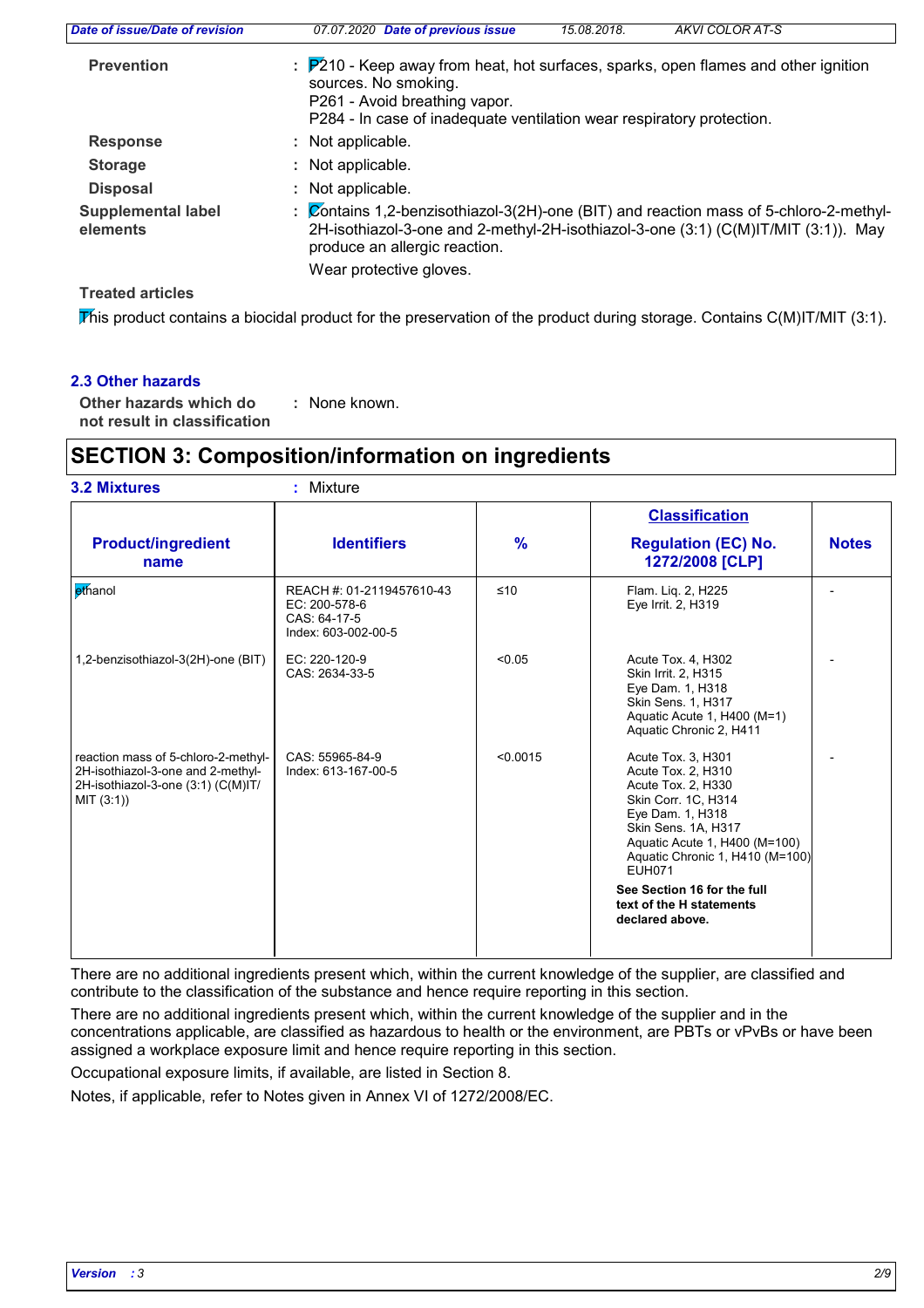# **SECTION 4: First aid measures**

| 4.1 Description of first aid measures |                                                                                                                                                                                                                                                        |
|---------------------------------------|--------------------------------------------------------------------------------------------------------------------------------------------------------------------------------------------------------------------------------------------------------|
| General                               | : In all cases of doubt, or when symptoms persist, seek medical attention. Show this<br>safety data sheet or label to the doctor if possible.                                                                                                          |
| Eye contact                           | : Check for and remove any contact lenses. Immediately flush eyes with plenty of<br>lukewarm water, keeping eyelids open. Continue to rinse for at least 15 minutes.<br>Get medical attention if symptoms occur.                                       |
| <b>Inhalation</b>                     | : Remove to fresh air. Keep person warm and at rest. If not breathing, if breathing is<br>irregular or if respiratory arrest occurs, provide artificial respiration or oxygen by<br>trained personnel. Get medical attention.                          |
| <b>Skin contact</b>                   | : Remove contaminated clothing and shoes. Wash skin thoroughly with soap and<br>water or use recognized skin cleanser. Do NOT use solvents or thinners.                                                                                                |
| Ingestion                             | : If accidentally swallowed rinse the mouth with plenty of water (only if the person is<br>conscious) and obtain immediate medical attention. Remove to fresh air and keep<br>at rest in a position comfortable for breathing. Do NOT induce vomiting. |

### **4.2 Most important symptoms and effects, both acute and delayed**

Inhalation of vapours may cause dizziness, headache and nausea.

See Section 11 for more detailed information on health effects and symptoms.

**Contains:** 

1,2-benzisothiazol-3(2H)-one (BIT)

reaction mass of 5-chloro-2-methyl-2H-isothiazol-3-one and 2-methyl-2H-isothiazol-3-one (3:1) (C(M)IT/MIT (3:1)) May produce an allergic reaction.

### **4.3 Indication of any immediate medical attention and special treatment needed**

None.

# **SECTION 5: Firefighting measures**

### **5.1 Extinguishing media**

| <b>Suitable extinguishing</b><br>media                   | : Use an extinguishing agent suitable for the surrounding fire. Recommended:<br>Alcohol resistant foam, CO <sub>2</sub> , powders or water spray/mist.                                                                                                                                                                                                                                         |
|----------------------------------------------------------|------------------------------------------------------------------------------------------------------------------------------------------------------------------------------------------------------------------------------------------------------------------------------------------------------------------------------------------------------------------------------------------------|
| Unsuitable extinguishing<br>media                        | : Do not use a direct water jet that could spread the fire.                                                                                                                                                                                                                                                                                                                                    |
|                                                          | 5.2 Special hazards arising from the substance or mixture                                                                                                                                                                                                                                                                                                                                      |
| Hazards from the<br>substance or mixture                 | : Flammable liquid and vapor. Fire will produce dense black smoke. Exposure to<br>decomposition products may cause a health hazard. The vapor/gas is heavier than<br>air and will spread along the ground. Vapors may accumulate in low or confined<br>areas or travel a considerable distance to a source of ignition and flash back.<br>Runoff to sewer may create fire or explosion hazard. |
| <b>Hazardous combustion</b><br>products                  | : When exposed to high temperatures, hazardous decomposition products may be<br>produced, such as carbon monoxide and dioxide, smoke, oxides of nitrogen etc.                                                                                                                                                                                                                                  |
| 5.3 Advice for firefighters                              |                                                                                                                                                                                                                                                                                                                                                                                                |
| <b>Special protective actions</b><br>for fire-fighters   | : Move containers from fire area if this can be done without risk. Use water spray to<br>keep fire-exposed containers cool. Do not release runoff from fire to drains or<br>watercourses.                                                                                                                                                                                                      |
| <b>Special protective</b><br>equipment for fire-fighters | : Fire-fighters should wear appropriate protective equipment and self-contained<br>breathing apparatus (SCBA) with a full face-piece operated in positive pressure<br>mode.                                                                                                                                                                                                                    |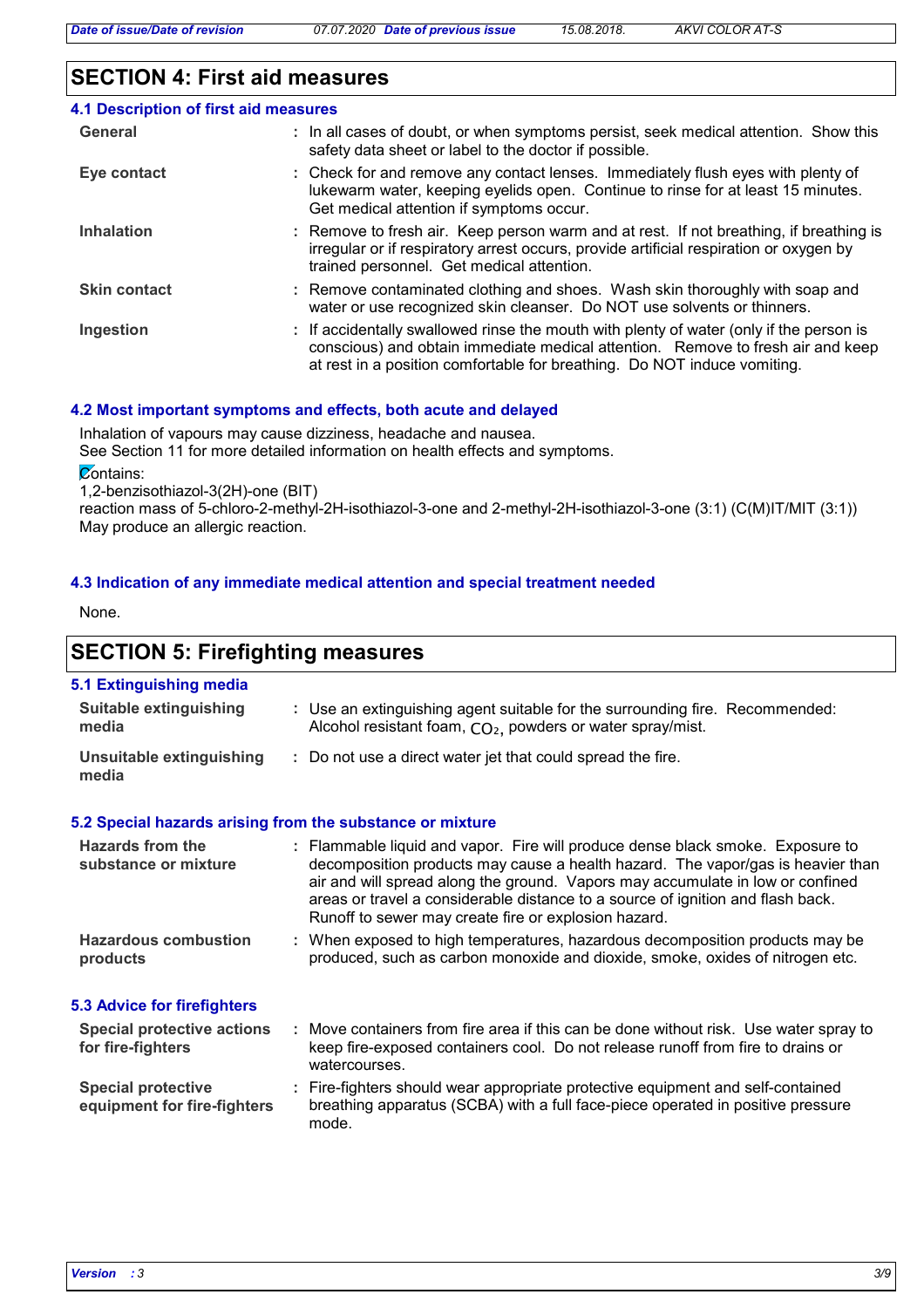### **SECTION 6: Accidental release measures**

| <b>6.1 Personal precautions,</b><br>protective equipment and<br>emergency procedures | : Shut off all ignition sources. No flares, smoking or flames in hazard area. Provide<br>adequate ventilation. Avoid breathing vapor or mist. Avoid direct skin contact with<br>product. See Section 8 for information on appropriate personal protective<br>equipment.  |
|--------------------------------------------------------------------------------------|--------------------------------------------------------------------------------------------------------------------------------------------------------------------------------------------------------------------------------------------------------------------------|
| <b>6.2 Environmental</b><br><b>precautions</b>                                       | : Do not allow to enter drains, water courses or soil.                                                                                                                                                                                                                   |
| 6.3 Methods and materials<br>for containment and<br>cleaning up                      | : Contain and collect spillage with non-combustible, absorbent material e.g. sand,<br>earth, vermiculite or diatomaceous earth and place in container for disposal<br>according to local regulations. Preferably clean with water or detergent. Avoid using<br>solvents. |
| 6.4 Reference to other<br><b>sections</b>                                            | : See Section 1 for emergency contact information.<br>See Section 13 for additional waste treatment information.                                                                                                                                                         |

### **SECTION 7: Handling and storage**

| <b>7.1 Precautions for safe</b><br>handling                                   | : Wapors are heavier than air and may spread along floors. Vapors may form explosive<br>mixtures with air. Prevent the creation of flammable or explosive concentrations of<br>vapors in air and avoid vapor concentrations higher than the occupational exposure<br>limits. Isolate from sources of heat, sparks and open flame. In addition, the product<br>should only be used in areas from which all naked lights and other sources of ignition<br>have been excluded. Electrical equipment should be protected to the appropriate<br>standard. Mixture may charge electrostatically: always use earthing leads when<br>transferring from one container to another. No sparking tools should be used.<br>Skin contact with the product and exposure to spray mist and vapor should be<br>avoided. Avoid contact with skin and eyes. Avoid inhalation of dust from sanding.<br>Wear appropriate respirator when ventilation is inadequate. See Section 8 for<br>information on appropriate personal protective equipment. Eating, drinking and<br>smoking should be prohibited in areas where this material is handled and stored.<br>Wash hands before breaks and immediately after handling the product. |
|-------------------------------------------------------------------------------|----------------------------------------------------------------------------------------------------------------------------------------------------------------------------------------------------------------------------------------------------------------------------------------------------------------------------------------------------------------------------------------------------------------------------------------------------------------------------------------------------------------------------------------------------------------------------------------------------------------------------------------------------------------------------------------------------------------------------------------------------------------------------------------------------------------------------------------------------------------------------------------------------------------------------------------------------------------------------------------------------------------------------------------------------------------------------------------------------------------------------------------------------------------------------------------------------------------|
| <b>7.2 Conditions for safe</b><br>storage, including any<br>incompatibilities | $\frac{1}{2}$ Store away from direct sunlight in a dry, cool and well-ventilated area, away from<br>incompatible materials (see Section 10). Store and use away from heat, sparks,<br>open flame or any other ignition source. No smoking. Keep container tightly closed.<br>Containers that have been opened must be carefully resealed and kept upright to<br>prevent leakage. Do not store in unlabeled containers. Recommended storage<br>temperature is $+5^{\circ}$ C +25°C. Do not allow to freeze. Store in accordance with local<br>regulations.                                                                                                                                                                                                                                                                                                                                                                                                                                                                                                                                                                                                                                                      |
| 7.3 Specific end use(s)                                                       | $:$ None.                                                                                                                                                                                                                                                                                                                                                                                                                                                                                                                                                                                                                                                                                                                                                                                                                                                                                                                                                                                                                                                                                                                                                                                                      |

### **SECTION 8: Exposure controls/personal protection**

### **8.1 Control parameters**

No exposure limit value known. **Occupational exposure limits**

**procedures**

Recommended monitoring : If this product contains ingredients with exposure limits, personal, workplace atmosphere or biological monitoring may be required to determine the effectiveness of the ventilation or other control measures and/or the necessity to use respiratory protective equipment.

#### **DNELs/DMELs**

No DNELs/DMELs available.

#### **PNECs**

No PNECs available.

### **8.2 Exposure controls**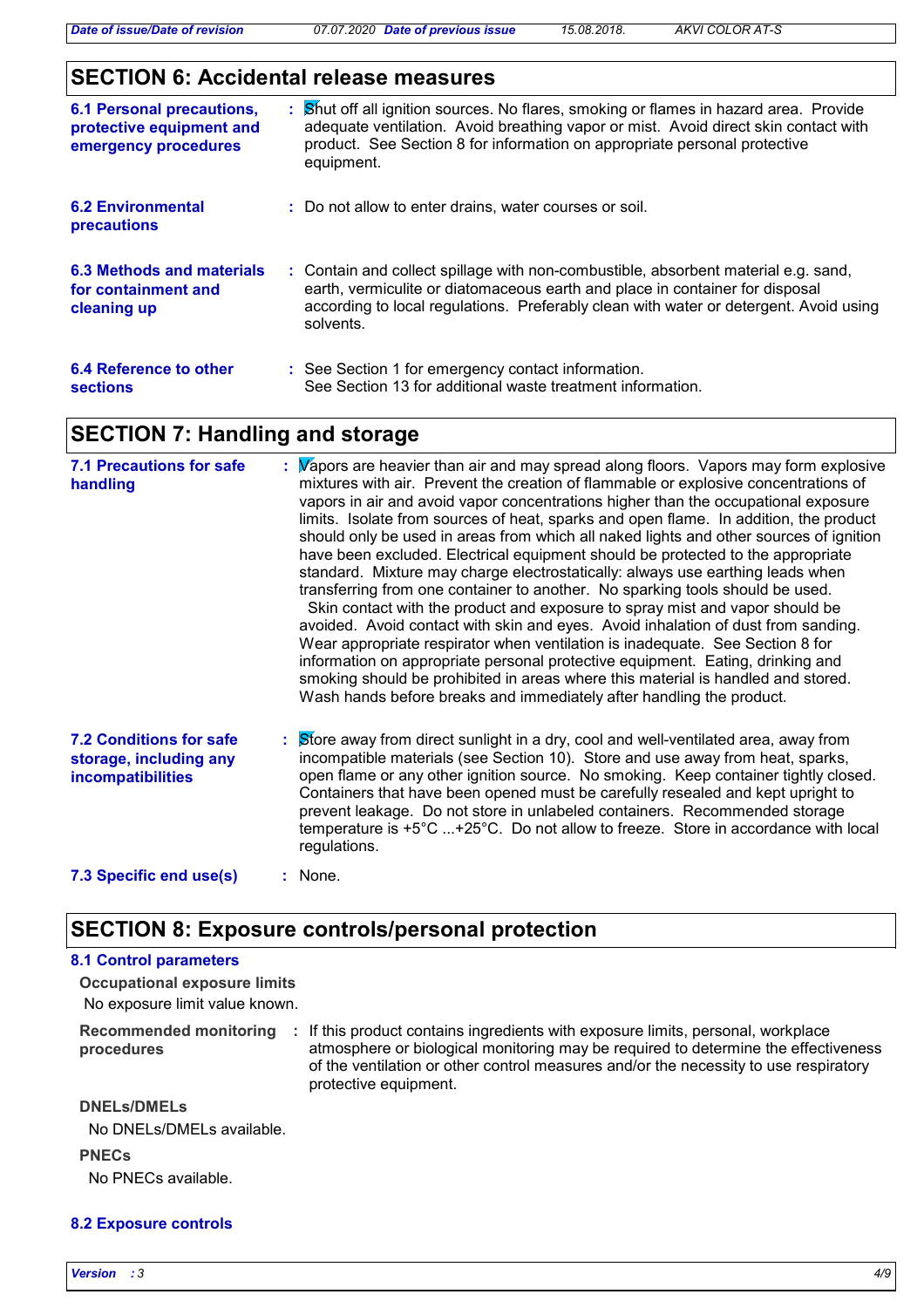#### **Appropriate engineering controls**

Provide adequate ventilation. Where reasonably practicable, this should be achieved by the use of local exhaust ventilation and good general extraction. Use explosion-proof ventilation equipment. If these are not sufficient to maintain concentrations of particulates and solvent vapors below the OEL, suitable respiratory protection must be worn (see Personal protection). Comply with the health and safety at work laws.

#### **Individual protection measures**

| <b>Eye/face protection</b>    | : Use safety eyewear (EN166), especially during spray-application.                                                                                                                                                                                                                                                                                                                                                                                                                                                                                                                                                                         |  |
|-------------------------------|--------------------------------------------------------------------------------------------------------------------------------------------------------------------------------------------------------------------------------------------------------------------------------------------------------------------------------------------------------------------------------------------------------------------------------------------------------------------------------------------------------------------------------------------------------------------------------------------------------------------------------------------|--|
| <b>Hand protection</b>        | : Wear protective gloves. Gloves should be replaced regularly and if there is any<br>sign of damage to the glove material. The instructions and information provided by<br>the glove manufacturer on use, storage, maintenance and replacement must be<br>followed.<br>Recommended glove material (EN374):<br>> 8 hours (breakthrough time): nitrile rubber<br>Not recommended: PVA gloves                                                                                                                                                                                                                                                 |  |
| <b>Skin protection</b>        | : Wear suitable protective clothing. This product is classified as flammable. If<br>necessary, personnel should wear antistatic clothing made of natural fibers or of<br>high-temperature-resistant synthetic fibers.                                                                                                                                                                                                                                                                                                                                                                                                                      |  |
| <b>Respiratory protection</b> | : If ventilation is inadequate, use respirator that will protect against organic vapor and<br>dust/mist. If ventilation during spray-application is inadequate, use respirators with<br>combination filter AP, gas/dust filter (EN405:2001). Wear a half mask or full face<br>respirator with gas and vapor filter A and dust filter P2 during sanding (EN140:1998,<br>EN405:2001). During continuous and long-term work the use of motor-driven or air-<br>fed respirators is recommended (EN12941:1998). Be sure to use an approved/<br>certified respirator or equivalent. Check that mask fits tightly and change filter<br>regularly. |  |

### **SECTION 9: Physical and chemical properties**

#### **Physical state Melting point/freezing point Initial boiling point and boiling range Vapor pressure Density Vapor density Solubility(ies)** Liquid. **:** : 1 g/cm<sup>3</sup> **Odor** : Mild. **pH Color** : Various **Evaporation rate Auto-ignition temperature Flash point**  $\qquad \qquad : \qquad \text{Closed cup: } 48^{\circ} \text{C}$ No explosive ingredients present. **: Partition coefficient: n-octanol/ : Not available.** Not relevant for the hazard assessment of the product. **:** Viscosity **Not relevant for the hazard assessment of the product.** The mode of the product. **Odor threshold Not relevant for the hazard assessment of the product. water Upper/lower flammability or explosive limits Explosive properties :** -114°C (ethanol) **:** 78.29°C (ethanol) **:** 5.7 kPa [room temperature] (ethanol) **:** 1.6 (ethanol) **:** 1.7 (butyl acetate = 1) (ethanol) **:** Miscible in water. **:** 455°C (ethanol) **:** Lower: 3.3% (ethanol) **Oxidizing properties :** No oxidizing ingredients present. **9.1 Information on basic physical and chemical properties Appearance Decomposition temperature :** Not relevant for the hazard assessment of the product. **Flammability (solid, gas) :** Not applicable. Product is a liquid. Upper: 19% (ethanol)

### **9.2 Other information**

No additional information.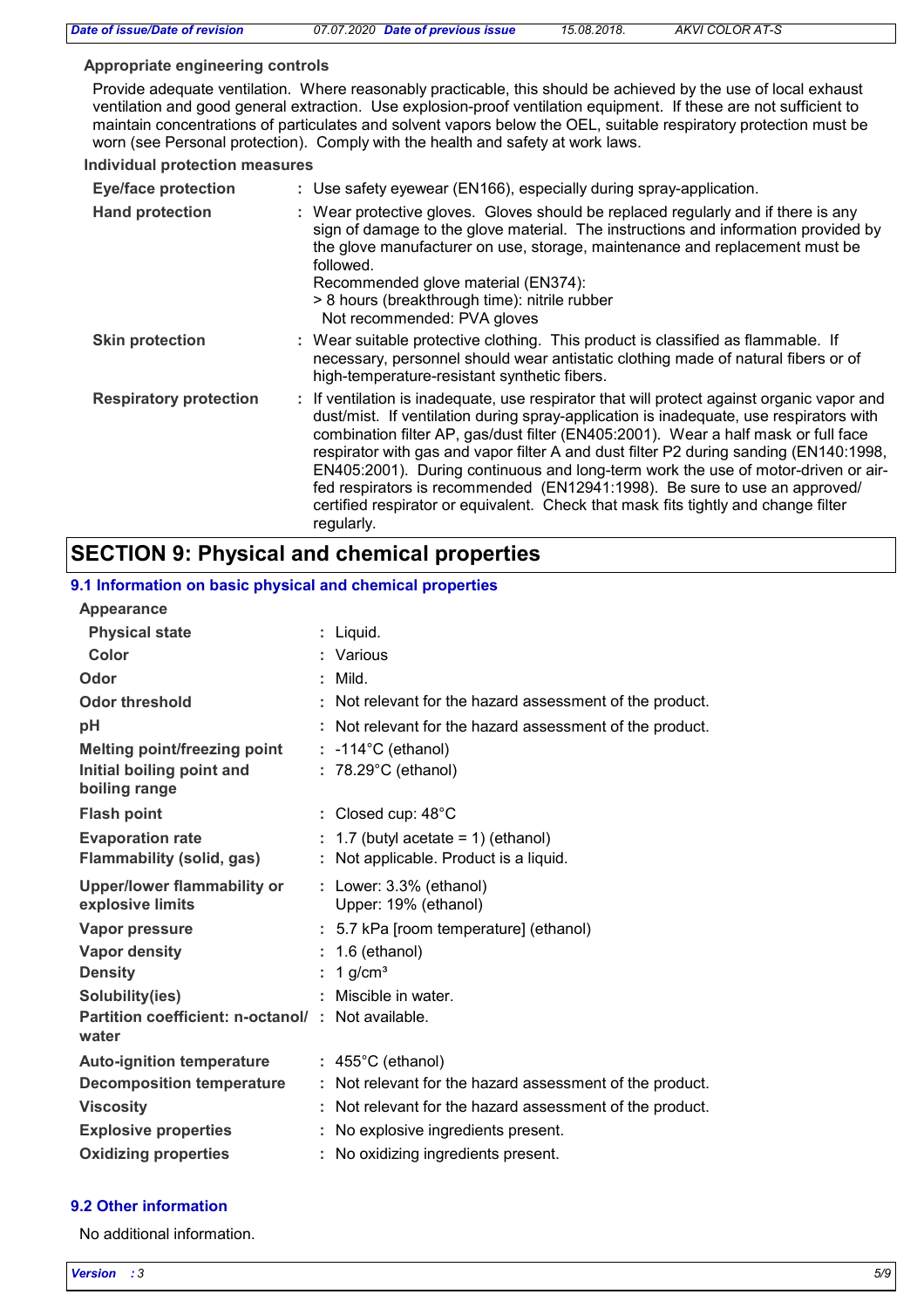|  |  | <b>SECTION 10: Stability and reactivity</b> |  |
|--|--|---------------------------------------------|--|
|--|--|---------------------------------------------|--|

| <b>10.1 Reactivity</b>                          | $:$ See Section 10.5.                                                                                                                                         |
|-------------------------------------------------|---------------------------------------------------------------------------------------------------------------------------------------------------------------|
| <b>10.2 Chemical stability</b>                  | : Stable under recommended storage and handling conditions (see Section 7).                                                                                   |
| 10.3 Possibility of<br>hazardous reactions      | : May present an explosion hazard when material is suspended in air in confined<br>areas or equipment and subjected to spark, heat or flame.                  |
| <b>10.4 Conditions to avoid</b>                 | : Avoid extreme heat and freezing. Avoid all possible sources of ignition (spark or<br>flame).                                                                |
| 10.5 Incompatible materials                     | : Keep away from the following materials to prevent strong exothermic reactions:<br>oxidizing agents<br>strong acids<br>strong alkalis                        |
| <b>10.6 Hazardous</b><br>decomposition products | : When exposed to high temperatures, hazardous decomposition products may be<br>produced, such as carbon monoxide and dioxide, smoke, oxides of nitrogen etc. |

# **SECTION 11: Toxicological information**

### **11.1 Information on toxicological effects**

There is no testdata available on the product itself.

The product is not classified as hazardous according to Regulation (EC) 1272/2008 as amended.

Long term exposure to spray mist may produce respiratory tract irritation. Prolonged or repeated contact can defat the skin and lead to irritation, cracking and/or dermatitis.

#### **Acute toxicity**

| <b>Product/ingredient name</b>                                                                                                            | <b>Result</b> | <b>Species</b> | <b>Dose</b>        | <b>Exposure</b> |
|-------------------------------------------------------------------------------------------------------------------------------------------|---------------|----------------|--------------------|-----------------|
| $\sqrt{1/2}$ -benzisothiazol-3(2H)-<br>one (BIT)                                                                                          | ILD50 Oral    | Rat            | 1020 mg/kg         |                 |
| reaction mass of 5-chloro-<br>2-methyl-2H-isothiazol-<br>3-one and 2-methyl-2H-<br>$isothiazol-3-one(3:1)(C(M))$<br>$\vert$ IT/MIT (3:1)) | ILD50 Oral    | Rat            | $53 \text{ mg/kg}$ |                 |

Not classified.

### **Irritation/Corrosion**

Not classified.

**Sensitization**

The product is not classified as sensitizing by skin contact, but it contains following preservatives or other biocides which may produce an allergic reaction:

1,2-benzisothiazol-3(2H)-one (BIT)

reaction mass of 5-chloro-2-methyl-2H-isothiazol-3-one and 2-methyl-2H-isothiazol-3-one (3:1) (C(M)IT/MIT (3:1)) 2,2'-dithiobis[N-methylbenzamide] (DTBMA)

**Mutagenicity**

Not classified.

**Carcinogenicity**

Not classified.

**Reproductive toxicity**

Not classified.

**Teratogenicity**

Not classified.

**Specific target organ toxicity (single exposure)**

Not classified.

**Specific target organ toxicity (repeated exposure)**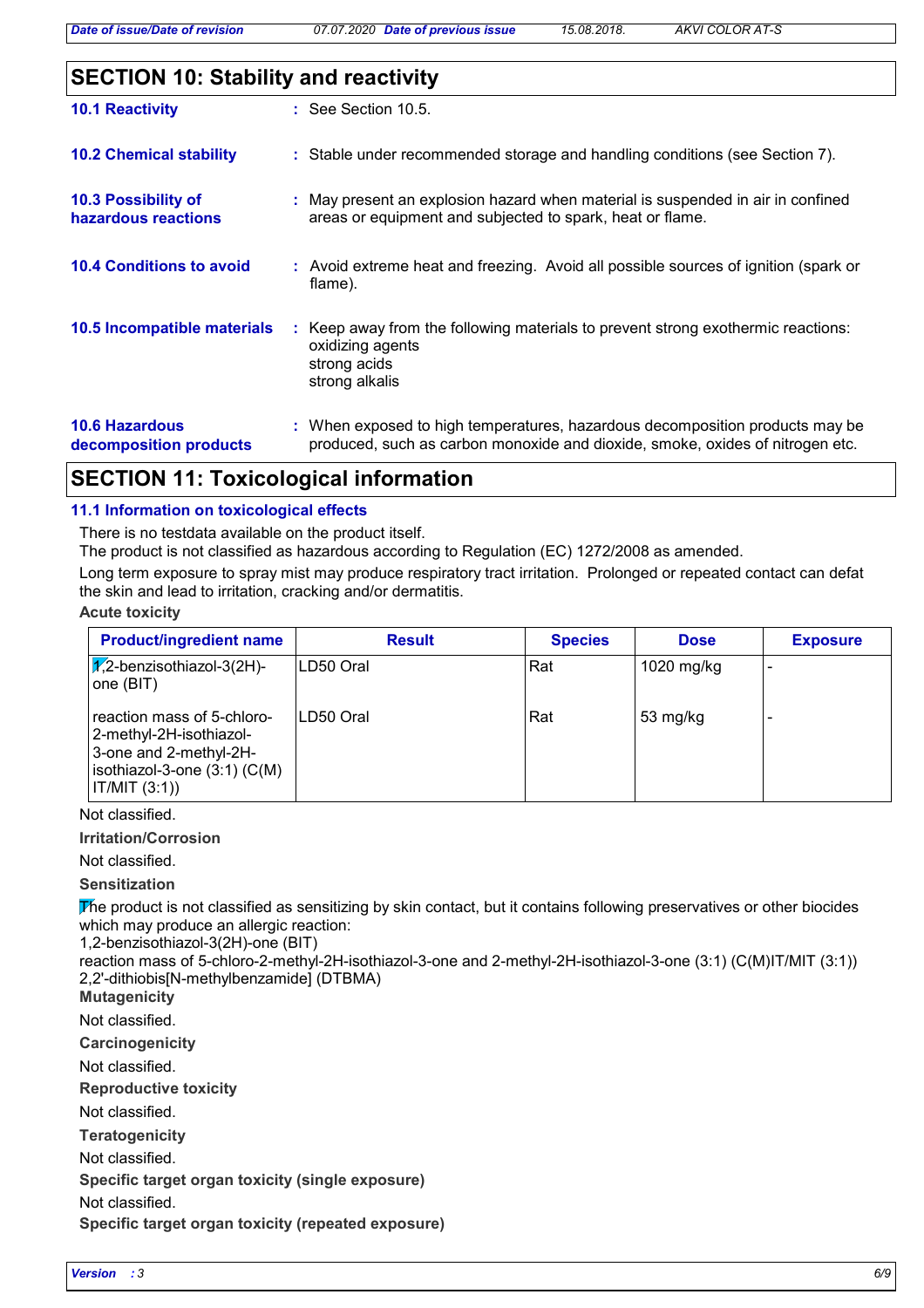Not classified.

**Aspiration hazard**

Not classified.

# **SECTION 12: Ecological information**

Ecological testing has not been conducted on this product. Do not allow to enter drains, water courses or soil.

The product is not classified as environmentally hazardous according to Regulation (EC) 1272/2008.

### **12.1 Toxicity**

| <b>Product/ingredient name</b>                   | <b>Result</b>        | <b>Species</b>               | <b>Exposure</b> |
|--------------------------------------------------|----------------------|------------------------------|-----------------|
| $\sqrt{1/2}$ -benzisothiazol-3(2H)-<br>one (BIT) | Acute EC50 0.36 mg/l | Algae - Skeletonema costatum | $ 72$ hours     |
|                                                  | Acute LC50 0.74 mg/l | Fish                         | 96 hours        |

#### **12.2 Persistence and degradability**

| <b>Product/ingredient name</b>                                                                                                            | <b>Aquatic half-life</b> | <b>Photolysis</b> | <b>Biodegradability</b> |
|-------------------------------------------------------------------------------------------------------------------------------------------|--------------------------|-------------------|-------------------------|
| <b>Exection mass of 5-chloro-</b><br>2-methyl-2H-isothiazol-<br>3-one and 2-methyl-2H-<br>$ isothiazol-3-one(3:1)(C(M)) $<br> IT/MIT(3:1) |                          |                   | Readily                 |

# **12.3 Bioaccumulative**

**potential**

| <b>Product/ingredient name</b> | $LogP_{ow}$ | <b>Bioconcentration factor</b><br><b>IBCF1</b> | <b>Potential</b> |
|--------------------------------|-------------|------------------------------------------------|------------------|
| lethanol                       | $-0.35$     |                                                | low              |

### **12.4 Mobility in soil**

| Soil/water partition           | : Not available. |
|--------------------------------|------------------|
| coefficient (K <sub>oc</sub> ) |                  |
| <b>Mobility</b>                | : Not available. |

### **12.5 Results of PBT and vPvB assessment**

This mixture does not contain any substances that are assessed to be a PBT or a vPvB.

#### **12.6 Other adverse effects :**

### **SECTION 13: Disposal considerations**

### **13.1 Waste treatment methods**

#### **Product**

**Methods of disposal :**

Gather residues into waste containers. Liquid residue and cleaning liquids are hazardous waste and must not be emptied into drains or sewage system, but handled in accordance with national regulations. Product residues should be left at special companies which have permission for gathering this kind of wastes.

### **European waste catalogue (EWC)**

| Waste code | <b>Waste designation</b>                                                          |
|------------|-----------------------------------------------------------------------------------|
| 08 01 11*  | waste paint and varnish containing organic solvents or other hazardous substances |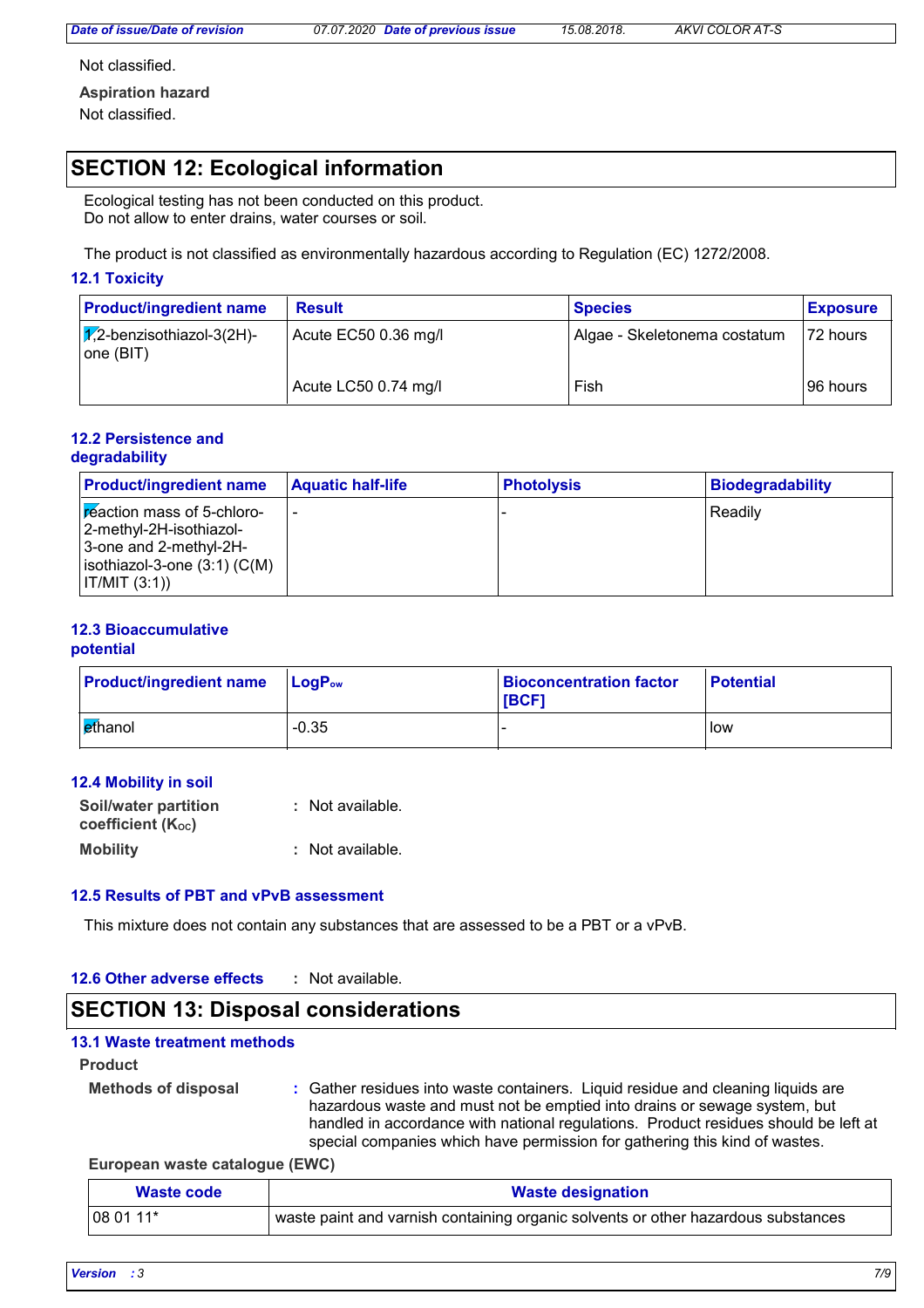|  |  |  | Date of issue/Date of revision |  |  |
|--|--|--|--------------------------------|--|--|
|--|--|--|--------------------------------|--|--|

If this product is mixed with other wastes, the original waste product code may no longer apply and the appropriate code should be assigned. For further information, contact your local waste authority.

#### **Packaging**

- **Methods of disposal :**
	- Empty packaging should be recycled or disposed of in accordance with national regulations.

**Special precautions :**

: No additional information.

## **SECTION 14: Transport information**

|                                                | <b>ADR/RID</b> | <b>IMDG</b>   | <b>IATA</b>   |
|------------------------------------------------|----------------|---------------|---------------|
| 14.1 UN number                                 | <b>UN1263</b>  | <b>UN1263</b> | <b>UN1263</b> |
| 14.2 UN proper<br>shipping name                | <b>PAINT</b>   | <b>PAINT</b>  | <b>PAINT</b>  |
| <b>14.3 Transport</b><br>hazard class(es)      | 3              | 3             | 3             |
| 14.4 Packing<br>group                          | Ш              | III           | III           |
| 14.5<br><b>Environmental</b><br><b>hazards</b> | No.            | No.           | No.           |

### **Additional information**

**Tunnel code** (D/E) **: ADR/RID**

**Emergency schedules** F-E,S-E **IMDG :**

|      | 14.6 Special precautions for : Transport within user's premises: always transport in closed containers that are |
|------|-----------------------------------------------------------------------------------------------------------------|
| user | upright and secure. Ensure that persons transporting the product know what to do in                             |
|      | the event of an accident or spillage.                                                                           |

| <b>14.7 Transport in bulk</b> | : Not available. |
|-------------------------------|------------------|
| according to IMO              |                  |
| <b>instruments</b>            |                  |

## **SECTION 15: Regulatory information**

**15.1 Safety, health and environmental regulations/legislation specific for the substance or mixture**

**EU Regulation (EC) No. 1907/2006 (REACH)**

**Other EU regulations**

**Europe inventory :** Not determined.

| <b>15.2 Chemical Safety</b> | This product contains substances for which Chemical Safety Assessments are still |
|-----------------------------|----------------------------------------------------------------------------------|
| <b>Assessment</b>           | required.                                                                        |

# **SECTION 16: Other information**

|                                      | $\triangleright$ Indicates information that has changed from previously issued version.                                                                                                                                                                                                                                                                                                                  |
|--------------------------------------|----------------------------------------------------------------------------------------------------------------------------------------------------------------------------------------------------------------------------------------------------------------------------------------------------------------------------------------------------------------------------------------------------------|
| <b>Abbreviations and</b><br>acronyms | $\therefore$ ATE = Acute Toxicity Estimate<br>CLP = Classification, Labelling and Packaging Regulation [Regulation (EC) No.<br>1272/2008]<br>DMEL = Derived Minimal Effect Level<br>DNEL = Derived No Effect Level<br>EUH statement = CLP-specific Hazard statement<br>PBT = Persistent, Bioaccumulative and Toxic<br>PNEC = Predicted No Effect Concentration<br><b>RRN = REACH Registration Number</b> |
|                                      |                                                                                                                                                                                                                                                                                                                                                                                                          |